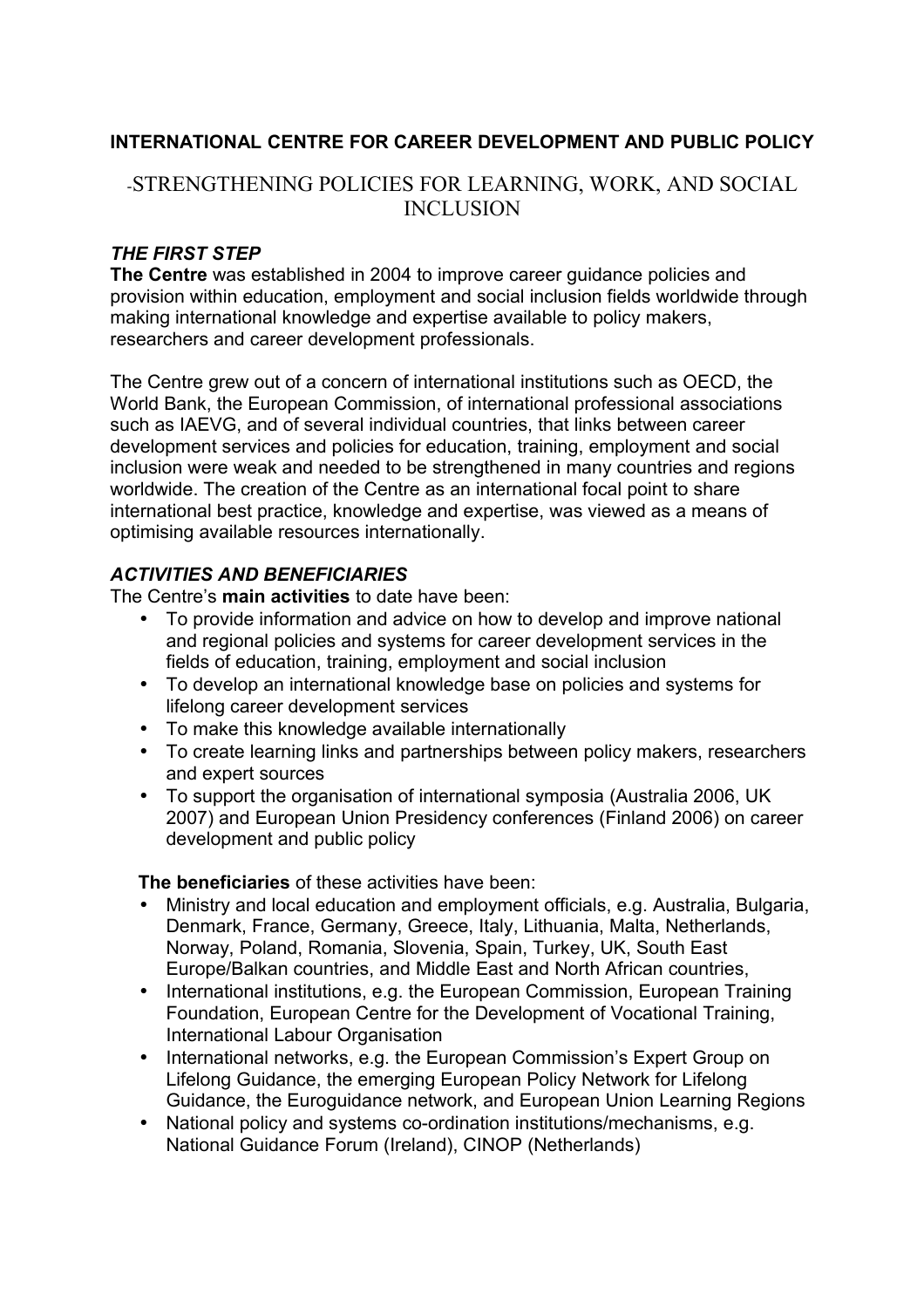- National institutions and agencies, e.g. National Centre for Guidance in Education (Ireland), Association Nationale pour la Formation Professionnelle des Adultes (France), Instituto de Orientacao Profissonal (Portugal), Institute for Adult Education (DIE) (Germany)
- National professional associations, e.g. Institute of Career Guidance (UK), National Association for Educational and Vocational Guidance of Adults (UK) Australia Careers Service, Australian Association of Career Counsellors, Career Education Association of Victoria (Australia)
- Partners in guidance projects funded by the European Union, e.g. European networks of national guidance forums

## *THE TOPICS*

Among the **policy issues** which the Centre has addressed are:

- Developing national policies and systems, including co-ordination mechanisms for lifelong guidance provision
- European lifelong guidance policy development
- Developing common European reference tools for lifelong guidance
- National reviews of policies for career guidance provision (e.g. Croatia, France)

**Themes** which it has addressed include:

- Workplace quidance
- Career guidance and vocational training
- The centrality of the user in lifelong guidance provision
- Qualifications and training of guidance workers
- Quality assurance for lifelong guidance provision
- Broadening access to lifelong guidance provision
- Career management competency development
- Guidance in higher education
- Parents and quidance
- Developing an evidence base for policy decision-making

## *KNOWLEDGE SHARING*

The Centre uses the following **means to share international best practice, knowledge and expertise**

- Web site: [www.iccdpp.org](http://www.iccdpp.org/)
- *Policy Points* the Centre's newsletter
- Publications in professional journals
- Group presentations, panel discussions, workshops, keynote addresses
- Face-to-face meetings, telephone, emails

#### *FUNDING* **The Centre is supported by and receives funding from**

Department for Education, Science and Training, Australia, Department of Education and Science, Ireland, Careers Scotland HIE, UK Learndirect, UK